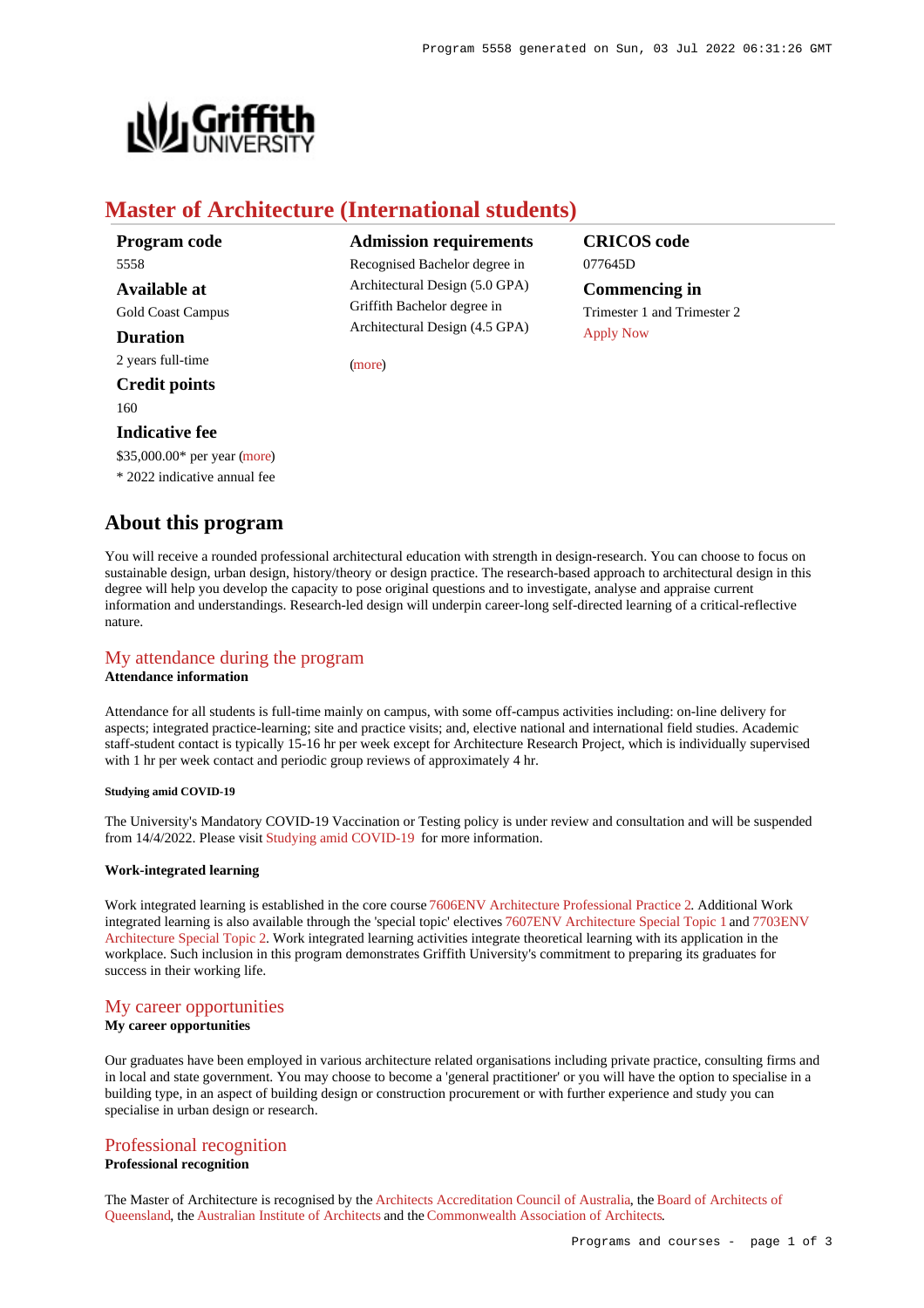### [Pathways to further study](https://www148.griffith.edu.au/programs-courses/Program/5558/Overview/International#pathways) **Pathways to further study**

This program is the entry-level qualification for the architecture profession and as such is a terminal degree. Through inclusion of 60 credit points of dedicated research in the final trimester of study, graduates will be eligible for consideration for higherdegree-research enrolment.

### [What are the fees?](https://www148.griffith.edu.au/programs-courses/Program/5558/Overview/International#fees) **International students**

An International student is one who is not:

- an Australian or New Zealand citizen or
- a person who has Australian permanent resident status.

#### **Indicative annual tuition fee**

The indicative annual tuition fee is calculated based on a standard full-time study load which is usually 80 credit points (two full-time trimesters).

The indicative annual tuition fee is based on current conditions and available data and should only be used as a guide. These fees are reviewed annually and are subject to change.

#### **Tuition fees**

- An International student pays tuition fees.
- Students are liable for tuition fees for the courses they are enrolled in as at the census date.
- The tuition fee for students who commence their program prior to 2014 is charged according to the approved program fee for the trimester in which the student commenced the program.
- The tuition fee for students who commence their program from 2014 onwards is charged according to the approved program fee for the trimester in which the student is enrolled.

### **Program fees for the Master of Architecture (5558)**

Fees for this program can be found on the Programs and Courses website in the "Overview and fees" section. Select your commencing year to view your fees.

#### **Changing programs**

If an International student changes to a different program they will be subject to the approved program fee for the trimester in which they are enrolled.

#### **Permanent resident status**

If an **undergraduate student** obtains permanent resident status in Australia after commencing study in a program, and the student can provide evidence of permanent resident status prior to the census date (of the trimester in which they are enrolled), the student will be provided with a domestic fee-paying place.

The student may then apply for a Commonwealth supported place at the next admission period provided that the student satisfies the conditions for transfer from a domestic fee-paying place to a Commonwealth supported place as set out in the [Undergraduate Programs Admission Policy](http://policies.griffith.edu.au/pdf/Undergraduate Programs Admission Policy.pdf).

If a **postgraduate student** obtains permanent resident status in Australia after commencing study in a program, and the student can provide evidence of permanent resident status prior to the census date (of the trimester in which they are enrolled), the student will automatically be considered for a Commonwealth supported place (subject to availability) or a domestic feepaying place as applicable for the program.

If a **research student** obtains permanent resident status in Australia after commencing study in a program, and the student can provide evidence of permanent resident status prior to the census date (of the trimester in which they are enrolled), the student will automatically be considered for a Commonwealth Government Research Training Program (RTP) Fee Offset or a domestic fee-paying place as applicable for the program.

#### **Further information**

- [Fees and Charges Policy:](https://policies.griffith.edu.au/pdf/Fees and Charges Policy.pdf)
	- [Schedule B Fees for International Students](https://policies.griffith.edu.au/pdf/Fees and Charges Policy Schedule B.pdf)
	- [Schedule G Fees for Non-award and Continuing Education Students](https://policies.griffith.edu.au/pdf/Fees and Charges Policy Schedule G.pdf)
	- [Schedule I Administrative and Miscellaneous Charges](https://policies.griffith.edu.au/pdf/Fees and Charges Policy Schedule I.pdf)
- [Cost of studying in Australia](https://www.griffith.edu.au/life-at-griffith/australia/cost-of-studying)

### **Additional fee information**